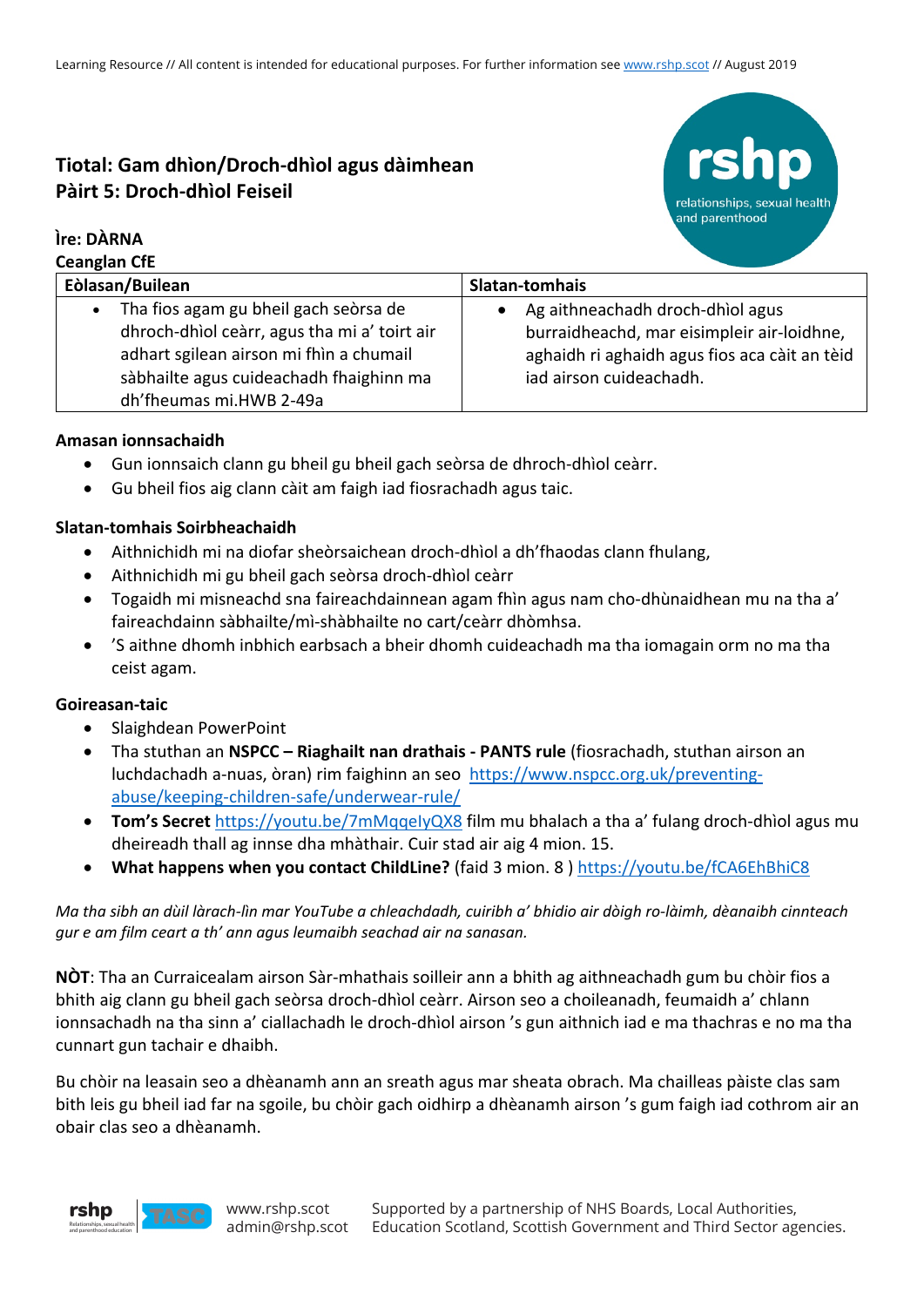Learning Resource // All content is intended for educational purposes. For further information see www.rshp.scot // August 2019

Bu chòir do thidsearan/luchd-teagaisg a tha a' lìbhrigeadh na h-obrach seo a bhith air an trèanadh dìonchloinne ùr a dhèanamh air a lìbhrigeadh leis a' bhuidheann aca. Bu chòir dhan tidsear/neach-foghlaim a bhith eòlach air a' chloinn sa bhuidheann/chlas. Far am faod cùisean ris a bheilear a' dèiligeadh iomagain/uallach adhbhrachadh do phàiste, bu chòir bruidhinn ris a' phàiste agus ris na pàrantan/luchdcùraim mar tha freagarrach airson faighinn a-mach a bheil am pàiste airson pàirt a ghabhail san leasan agus dè an taic a bhios a dhìth.

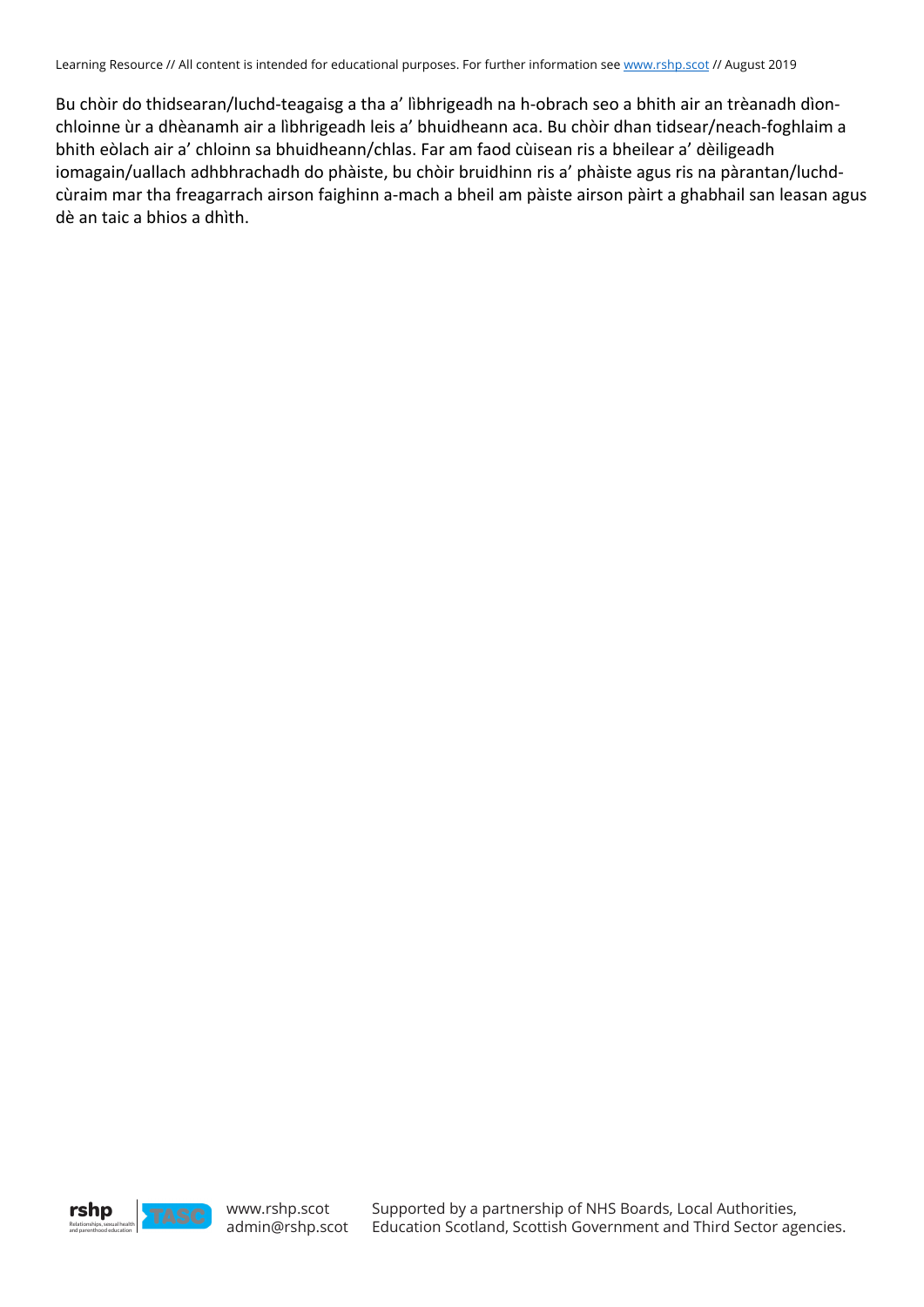Learning Resource // All content is intended for educational purposes. For further information see www.rshp.scot // August 2019

## **Obair**

- 1. Tòisichibh ann an cearcall. Cleachd na postairean bhon t-seisean mu dheireadh mar eisimpleirean (bha clann ag innse na dh'fheumas pàiste airson a bhith fallain, toilichte agus sàbhailte) coimheadaibh thairis air na stuthan, a' faighneachd cheistean mu phàirtean, a' cur rudan nan cuimhne, a' tarraing bheachdan às na postairean a tha a' glacadh aire.
- 2. Cuimhnich dhan chloinn gu bheil gach neach cudromach agus sònraichte (bun-bheachd urram daonna), gum bu chòir do gach pàiste a bhith fallain, toilichte agus sàbhailte. Cuir nan cuimhne cuideachd gun robh iad a' bruidhinn air **dearmad** ann an seisean eile – nuair nach eil gach rud a dh'fheumas pàiste aca no nuair nach eilear a' coimhead às an dèidh ceart – agus **droch-dhiol fiosaigeach**, far a bheil pàiste ga ghoirteachadh le neach eile. Coimhead airson gnogadhcinn/aithneachadh gu bheil cuimhne aca air an seo. An robh iad seo air na postairean a rinn iad?
- 3. Inns dhan chlas gu bheil sibh gu bhith a' bruidhinn air seòrsa eile de dhroch-dhìol agus gur e **drochdhìol feiseil** a chanas sinn ris. Can gun tòisich sinn le bhith a' cuimhneachadh air rud bhon a bha clann na b' òige. (Bidh fios aig cuid dhen chloinn air an seo, ach 's dòcha nach bi fios aig feadhainn eile.) Faighnich dhaibh cò aig tha cuimhne air riaghailt nan drathais no am PANTS rule, no air a Phantosaurus. Faodaidh na feadhainn aig a bheil cuimhne innse dhan chlas. Can gur e deagh dhòigh a th' anns an riaghailt seo airson cuimhneachadh na tha prìobhaideach, agus a-nis bhon a tha a' chlann beagan nas sine gum feum sinn barrachd innse mu bhith a' cumail clann sàbhailte. Tha seo a' ciallachadh gum feum sinn bruidhinn air **droch-dhìol feiseil**.

Theirig chun an deilbh airson na riaghailt PANTS agus obraich troimhe:

(**P**rivate parts are private **A**lways remember that your body belongs to you **N**o means no

**T**alk about secrets that upset you **S**peak up, someone can help)

(P – Prìobhaideach – tha pàirtean ded bhodhaig prìobhaideach, A - Agadsa tha cead air do bhodhaig fhèin, N - Na dèan càil nach toigh leat, T - Theirig gu inbheach earbsach, S - 'S ann leatsa tha do bhodhaig)

*Ged a tha seo coltach ri obair do chlann nas òige, tha na stuthan seo cudromach. Mar sin leugh troimhe agus dèan cinnteach à tuigse mar a tha sibh a' dol air adhart:* https://www.nspcc.org.uk/preventing-abuse/keeping-children-safe/underwear-rule/ Ma thogras sibh, coimheadaibh am film/an t-òran air an aon duilleig (no cùm e airson a choimhead a-rithist ma tha teansa gum bi a h-uile duine ro bheòthail).

4. A-nis agus sibh air a dhol thairis air riaghailt nan drathais inns dhan chloinn gu bheil tuilleadh fiosrachaidh agad dhaibh. Leughaibh an ath sheata shlaighdean còmhla, fear mu seach gu faiceallach agus stad airson a bhith cinnteach à tuigse. Tha molaidhean airson soilleireachadh gu hìosal. Na faighnich airson cheistean, ach stad airson fada gu leòr 's gum faigh a' chlann cothrom ceistean fhaighneachd.

### **Seo fiosrachadh cudromach dhuinn uile mu dhroch-dhìol feiseil:**

**Faodaidh droch dhìol feiseil a bhith a' ciallachadh suathadh pàirtean prìobhaideach na bodhaig agad (cìochan, broilleach, bod, magairlean, pit, tòn).**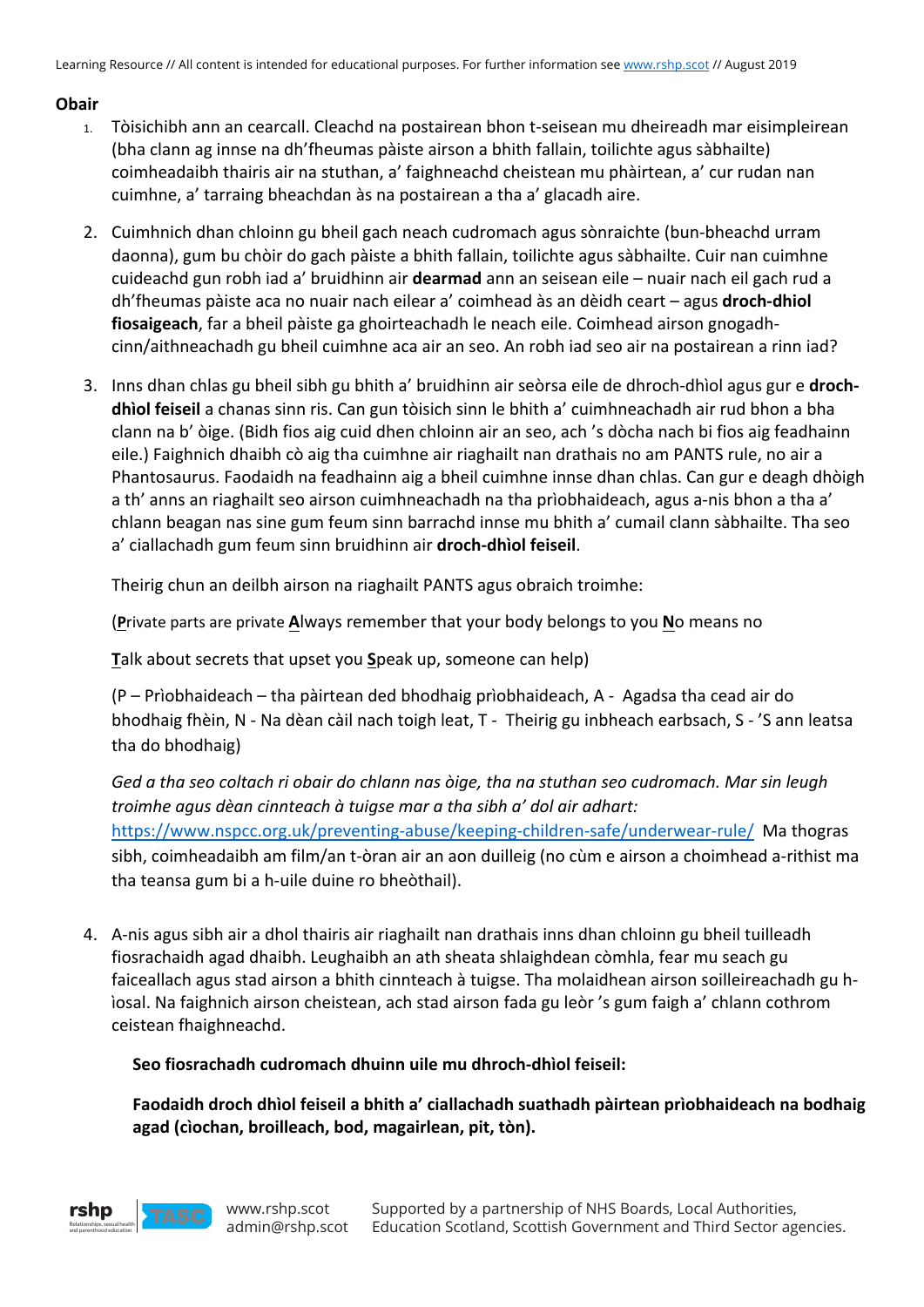*Mar sin, 's e na pàirtean prìobhaideach againn na pàirtean den bhodhaig againn a tha còmhdaichte le fo-aodach no aodach snàmh. Ach 's dòcha nach bi sinn airson gum bi cuideigin a' suathadh ri pàirt sam bith den bhodhaig againn. Mìnich cuideachd gum bi nurs no dotair uaireannan ag iarraidh pàirtean prìobhaideach pàiste fhaicinn no a sgrùdadh, bhiodh fios aig pàrant no neach-cùraim gun robh iad ag iarraidh seo, agus an uair sin faodaidh an nurs no an dotair faighneachd don phàiste a bheil seo ceart gu leòr.*

**Faodaidh Droch-dhìol feiseil tachairt do bhalaich agus do nigheanan. Faodaidh pàiste drochdhìol feiseil fhulang le cuideigin as aithne dhaibh, no le srainnsear.**

**Faodaidh droch-dhìol feiseil a bhith a' ciallachadh gu bheil neach a' sealltainn pàirtean dhen bhodhaig aca dhut, a' gabhail a-steach nam pàirtean prìobhaideach aca. Faodaidh iad seo a dhèanamh nuair a tha iad còmhla riut no air-loidhne**

*Mar sin, faodaidh seo a bhith nuair a tha cuideigin ri do thaobh, no faisg ort. Faodaidh e cuideachd tachairt nuair a tha thu air am fòn agad, no air tablaid no ri geamaireachd.* 

**Faodaidh droch-dhìol feiseil a bhith a' ciallachadh gu bheil cuideigin a' sealltainn dhealbhan feiseil no far a bheil iad a' toirt ort daoine a choimhead a' dèanamh rud feiseil.**

*Mar sin, 's dòcha gun cuala tu am facal pòrnografaidh, no canaidh cuid pòrn. Mar a tha e a' ràdh an seo 's e dealbhan no bhidiothan a tha seo de rudan feiseil.* 

**Faodaidh droch-dhìol heiseil a bhith a' ciallachadh gu bheilear ag iarraidh ort no a' toirt ort dealbhan a thogail dhìot fhèin gun aodach ort, no de phàirtean prìobhaideach na bodhaig agad.**

*Stad airson soilleireachadh, 's dòcha gun cleachd a' chlann am facal 'sexting' no faclan eile a bhios clann nas sine a' cleachdadh mar 'nudes' – ma tha faclan eile ann a chasgadh tu mar as trice bi foighidbneach, chan eil a' chlann ach ag innse mu na tha iad air a chluinntinn.* 

**Ma tha cuideigin a' dèanamh droch dhìol feiseil air pàiste, tha sin an aghaidh an lagh. Tha fios aig an neach sin gu bheil na tha iad a' dèanamh ceàrr. 'S dòcha gun iarr iad ort a chumail agad fhèin, no gum bi iad a' feuchainn ri innse dhut gu bheil e ceart gu leòr. Chan eil e ceart gu leòr!**

**Chan e do choire-sa a th' ann an droch-dhìol feiseil aig àm sam bith. Chan eil e ro fhadalach innse aig àm sam bith. Cuidichidh innse. Tha ChildLine an-còmhnaidh ann airson taic. Air-loidhne no cuir fòn gu 0800 1111.**

*Stad agus faighnich dhan chloinn: Na do cheann, sàmhach airson mionaid, smaoinich air a' chòignear inbheach agad, cuideigin dhan innseadh tu nan robh dragh mar seo ort. Iarr beachdan bhon chloinn. Cuir an cuimhne na cloinne gum faod iad bruidhinn riutsa. Till air ais gu pàiste sam bith a tha a' faighinn seo doirbh.*

5. Coimheadaibh **Tom's Secret** https://youtu.be/7mMqqeIyQX8 film mu bhalach a tha a' fulang drochdhìol agus a tha ag innse dha mhàthair mu dheireadh thall. Cuir stad air an fhilm aig 4 mion. 15 mus tig na am fiosrachadh mu dhroch-dhìol suas. Faighnich a bheil ceistean aig duine mu stòiridh Tom.

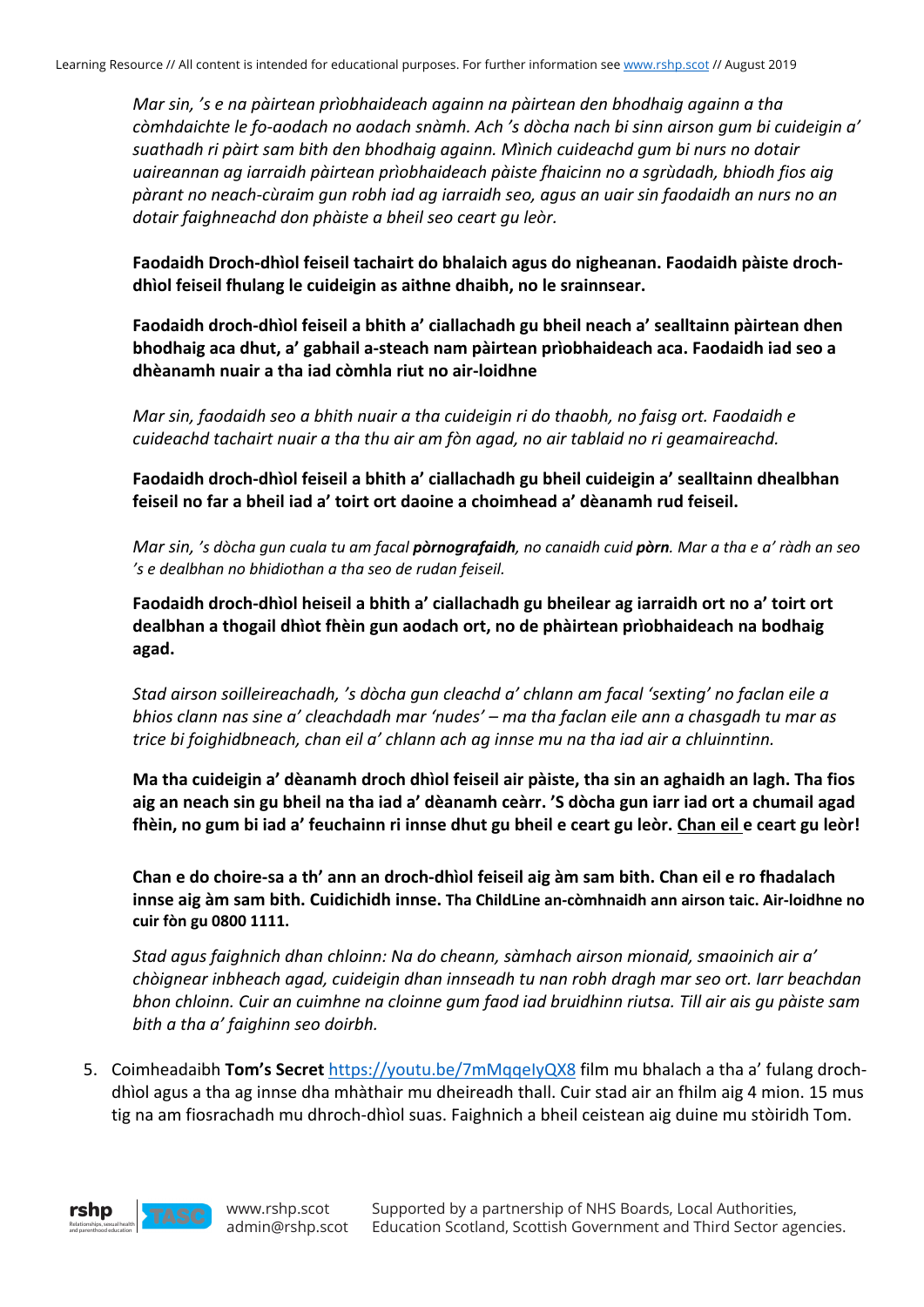Cuir cuideam air cho cudromach 's a bha e gum b' urrainn do Tom innse dha mhàthair mu na thachair agus carson a bha e troimh-a-chèile.

6. Airson crìochnachadh **What happens when you contact ChildLine?** (faid 3 mion. 8) https://youtu.be/fCA6EhBhiC8 Freagair ceistean sam bith no soilleirich puingean sam bith dhan chloinn.

### **Beachdan eile**

Nas fhaide air adhart san t-seachdain faodaidh sibh seo a shealltainn: **ChildLine is here for you** (faid 1 mion. 21) https://youtu.be/ohvsW3r57Io film goirid sa bheil luchd-comhairle ChildLine a' bruidhinn ris a' chamara.

## **The NSPCC Speak out Stay safe programme**

This is a preventative education intervention, available to every primary school and aims to equip children with the knowledge and understanding they need to stay safe from abuse. The programme helps children understand; abuse in all its forms and how to recognise signs of abuse, that abuse is never a child's fault and that they have the right to be safe, where to get help and the sources of help available to them, including ChildLine. The online offer, aimed at children aged 5 to 11, includes access to a video assembly and new supporting resources or information packs for teachers to use in the classroom. There is a version of Speak out Stay safe for children with additional support needs with the messages tailored specifically to pupils needs. Your local NSPCC Schools Service Schools Coordinators can support your school to deliver the programme by briefing school staff at the start and gathering feedback and learning at the end. For more information or to be put in touch with your local Schools Coordinator, please contact alan.stewart@nspcc.org.uk.

https://learning.nspcc.org.uk/services/speak-out-stay-safe

### **Buddy Zone**

Activities, games and prompts to help children seek advice and support. https://www.childline.org.uk/toolbox/buddy-zone-under12service/

### **Ceangal ris an dachaigh**

- Tha teacsa an cois Nuair a tha mi a' faireachdainn sàbhailte/mi-shàbhailte a dh'fhaodar a chur dhachaigh gu pàrantan/luchd-cùraim mus tòisichear air a' bhloc ionnsachaidh seo.
- Priont copaidh de fhiosrachadh PANTS don chloinn airson a thoirt dhachaigh; tha diofar dhreachdan ann, tha an dreachd do chlann le feumalachdan sònraichte no òtasam gu math soilleir agus 's dòcha gur iad as freagarraiche airson a' chlas/bhuidheann agaibh.

### **Activities for kids at home**

From NSPCC a range of things to do together at home to help your child learn about staying safe and speaking out.

https://www.nspcc.org.uk/keeping-children-safe/support-for-parents/safety/activities-safety-kids/

### **Tha goireasan ionnsachaidh eile rim faighinn co-cheangailte ris na stuthan curraicealaim RSHP seo**

- Nuair a tha mi a' faireachdainn sàbhailte/mi-shàbhailte
- An còignear earbsach agamsa
- **Burraidheachd**